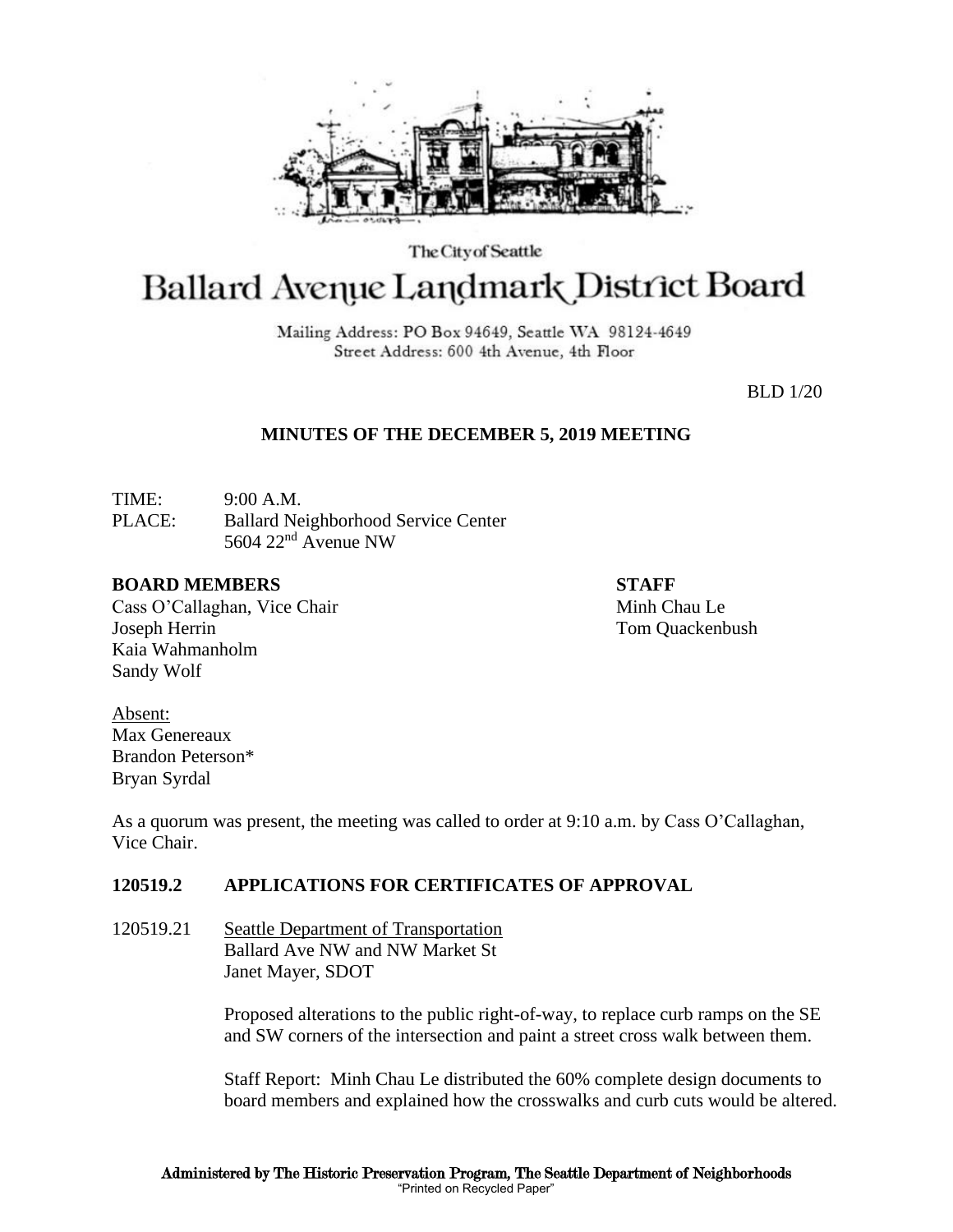Applicant Comment: Janet Mayer, SDOT, described the project as being a full concrete reconstruction of the two curb ramps.

Public Comment: There was no public comment.

Board Discussion: Joe Herrin asked questions about the decorative paving around the trees. Sandy Wolf asked if project would affect sidewalk mosaic. Cass O'Callaghan cited guideline #9 as being relevant to the application.

Motion: Cass O'Callaghan made a motion to approve the application.

Application Approved: CO/SW/4/0/0

\*Brandon Peterson arrived.

#### **120519.3 PRELIMINARY BRIEFING**

120519.31 Axiom Skinny Lot LLC and KAVU 5417 & 5419 Ballard Ave NW Annalea Overa

Proposed design for a new four-story retail, office, and residential building

Applicant presentation: Heather Cashman and Annalea Overa explained that they had looked at the 1975 National Register nomination which describe their building as a "tertiary" structure, and also the Ballard guidelines to determine how they might be able to redevelop it. They said their intention is to preserve the façade of 5419, and that the building has been remodeled multiple times and suffers from structural deficiencies. Sandy Wolf asked if the 16 foot floor-tofloor height ratio would be preserved in any scheme. Board members agreed the high ceilings are an important feature of the building. Joe Herrin said the original use of the building was a furniture store and inquired about the purpose of an entry vestibule at the basement level of the building. Sandy Wolf cited Section II of ? Minh Chau Le cited the Ballard guidelines for new additions to a building as relevant.

Joe Herrin asked if the alley elevation was considered important. Minh Chau suggested starting with the broader guidelines, such as the "small town feel" and then moving toward the specifics.

Public Comment: There was no public comment.

#### **120519.4 APPROVAL OF MINUTES**

There were no minutes to review.